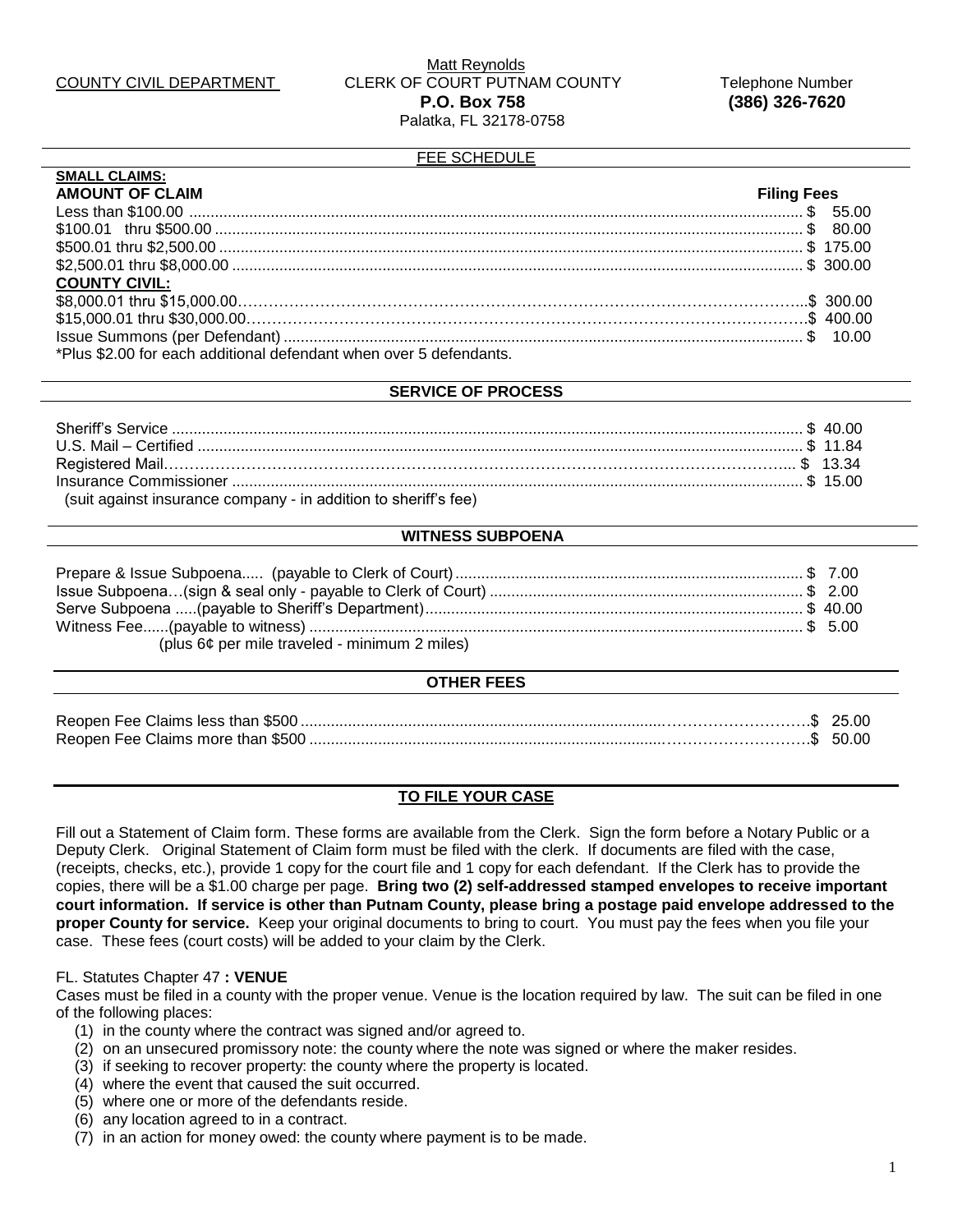## IN THE COUNTY COURT, SEVENTH JUDICIAL CIRCUIT, IN AND FOR PUTNAM COUNTY, FLORIDA

CASE NO. \_\_\_\_\_\_\_\_\_\_\_\_\_

Telephone Number: E-Mail:

vs.

Defendant,

Plaintiff,

# **STATEMENT OF CLAIM**

The above named Plaintiff sues the above named Defendant for money that is owed to Plaintiff by Defendant which is past due and unpaid; This is an action for damages that do not exceed \$8,000.00, for: (as checked (X) below: )

( ) Goods, wares and merchandise sold by Plaintiff to Defendant.

- ( ) Work done and materials furnished by Plaintiff to Defendant.
- ( ) Money loaned by Plaintiff to Defendant.
- ( ) Money due to Plaintiff by Defendant upon an account stated and agreed to between them.

( ) On a written instrument, copy of which is attached hereto.

- ( ) Damages to Plaintiff's vehicle due to auto negligence by Defendant.
- $\hat{I}$ ) Other (explain below or attach a separate sheet 8  $\frac{1}{2}$  " X 11" in size)

And the Plaintiff claims \$

The undersigned, being by me first duly sworn, says that he/she is Plaintiff, agent for Plaintiff, attorney for Plaintiff; that the foregoing is a just and true statement of the amount owing by the above named Defendant, exclusive of all set-offs and just grounds of defense, and that the Defendant is not in the military service.

Plaintiff, Agent, or Attorney

\_\_\_\_\_\_\_\_\_\_\_\_\_\_\_\_\_\_\_\_\_\_\_\_\_\_\_\_\_\_\_\_\_

\_\_\_\_\_\_\_\_\_\_\_\_\_\_\_\_\_\_\_\_\_\_\_\_\_\_\_\_\_\_\_\_\_

Please print

Sworn before me this \_\_\_\_ day of \_\_\_\_\_\_\_\_\_\_\_\_\_\_\_\_\_\_\_\_\_.

\_\_\_\_\_\_\_\_\_\_\_\_\_\_\_\_\_\_\_\_\_\_\_\_\_\_\_\_\_\_\_\_\_\_\_\_\_\_\_\_\_\_\_\_\_\_\_\_\_ Deputy Clerk or Notary Public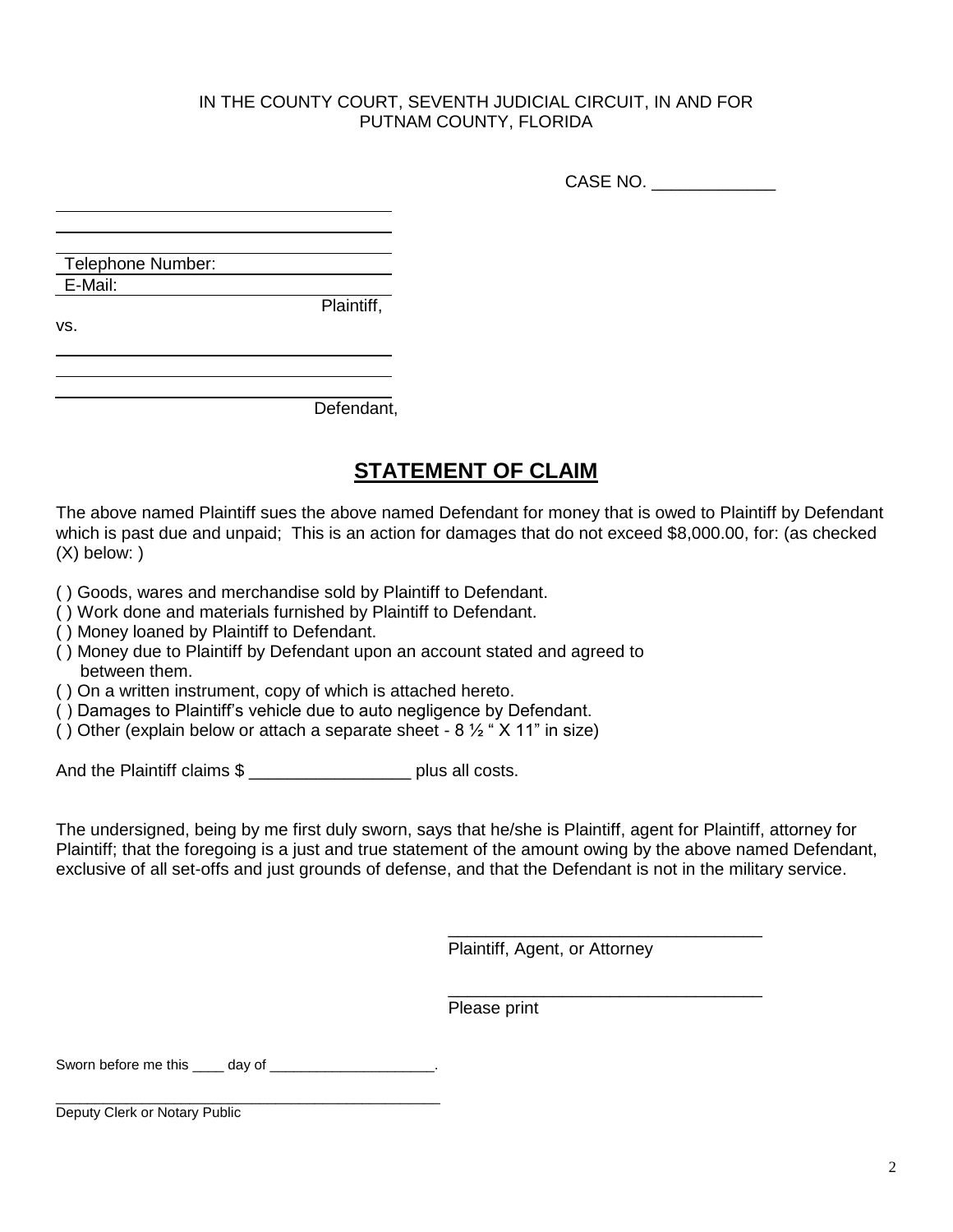## **INFORMATION ABOUT SMALL CLAIMS COURT**

This document describes procedures used in Small Claims Court. It is not intended to explain your legal rights or obligations. The Clerk is NOT authorized to practice law and cannot give legal advice. The Clerk can assist you with procedural matters. If you have questions about your legal rights, obligations, or whether Small Claims Court is the best solution for you; please contact an attorney for legal advice.

This court provides a place for people to settle disputes when the amount in dispute does not exceed \$5,000; excluding cost, interest and attorney fees. Parties to a suit may represent themselves or be represented by an attorney. The party filing the suit is the "plaintiff" and the party being sued is the "defendant".

These cases are governed by Florida Rules of Court – Rule #7 and are heard by a County Judge.

A JUDGMENT is the final decision of the court resolving the dispute. The judgment also determines the rights and obligations of the parties. The Judge cannot order anyone to pay a judgment. The court applies the law to the facts presented and determines who is legally indebted to whom and how much money is owed. The entry of a judgment allows the party winning the lawsuit to legally try and collect the judgment.

.................................................................................................................................................................................................

## **NOTICE TO APPEAR FOR PRETRIAL CONFERENCE**

The Clerk will set your case for a Pretrial Conference before the Judge and issue a Notice For Pretrial to the defendant to appear in court on a specified date. You will be mailed a copy of the Notice. Be sure that your correct mailing address is on your Statement of Claim. You must appear for pretrial or the case will be dismissed. The defendant must be served with the Notice and a copy of your Claim in order for the case to come before the Judge. **If suing a business, you must provide the name of the registered agent of the business to accept service. You will need to call 1-850-488-9000 or www.sunbiz.org to obtain the registered agent.**

These papers can be served on the defendant by certified mail or by sheriff's service. If you select certified mail, you must furnish a mailing address for the defendant. The defendant can refuse to accept certified mail. The sheriff can serve the defendant at his/her home or place of employment. If the address is unknown, please provide a map and driving directions for the sheriff. If, for any reason the defendant is not served, the case will not be heard. Contact the Clerk's office on how to proceed.

If the case is settled before the Pretrial, notify the Clerk immediately so the case can be removed from the court docket. You must file a written dismissal. A dismissal form is available from the Clerk's office.

## **PRETRIAL INFORMATION**

The pretrial determines whether the defendant admits or denies all or part of the claim. It enables the court to determine the nature of the case and to set the case for trial if no resolution is reached at the pretrial. Do not bring your witnesses to the pretrial. Be sure to bring any documents that support your claim.

If neither party appears for the pretrial, the case will be dismissed. If the defendant admits the claim, a judgment is entered at the pretrial. If the defendant is served but fails to appear, a default is entered against the defendant. You present your case and if the judge finds in your favor, a judgment is entered at the pretrial. If the defendant denies the claim, the case is set for trial at least 10 days but not more than 60 days from the date of the pretrial. Each party will receive a Notice Of Trial showing the date and time of the trial. THIS IS THE ONLY NOTICE OF TRIAL GIVEN! .................................................................................................................................................................................................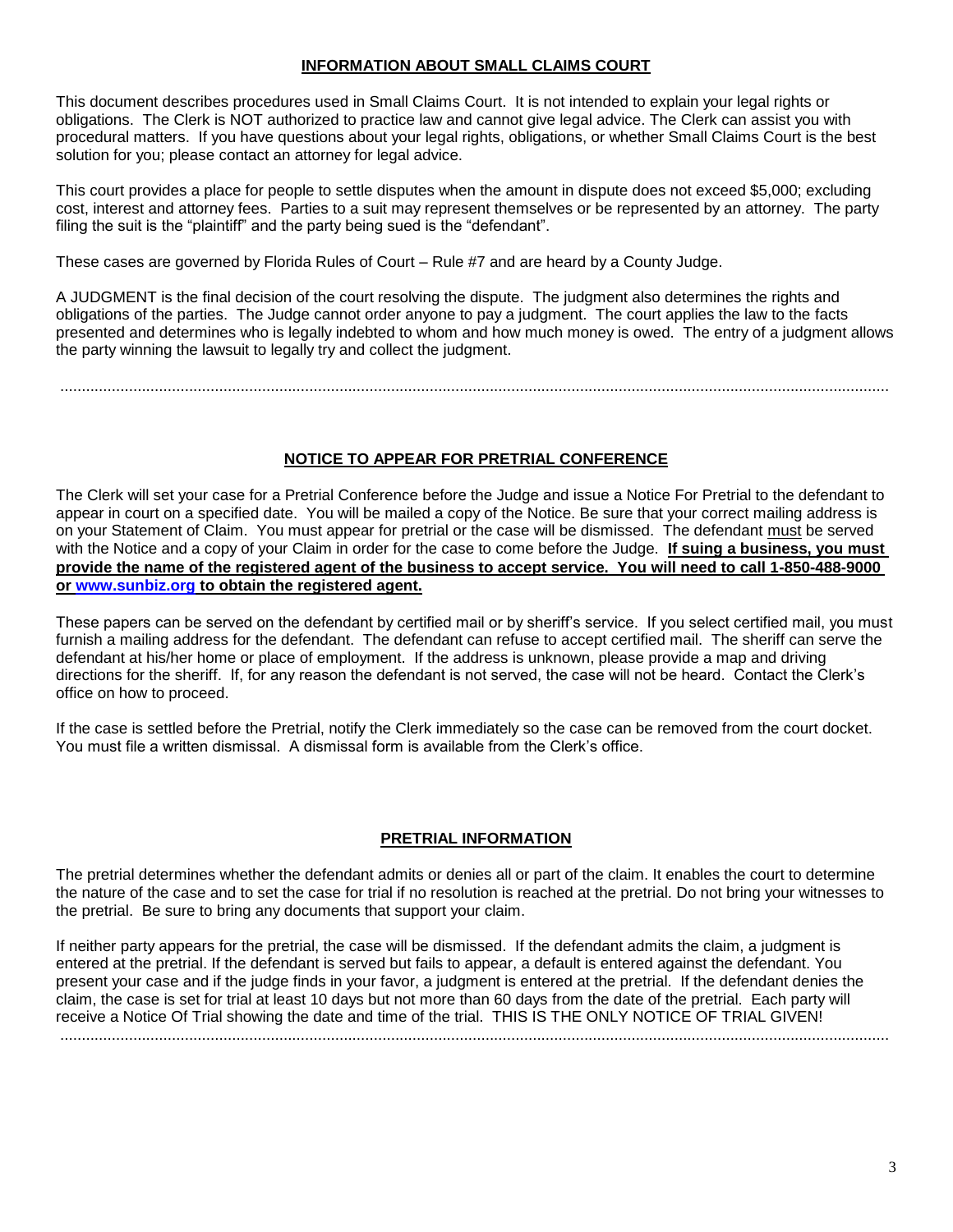## **TRIAL INFORMATION**

- 1. **NON-JURY TRIAL-** the case will be scheduled for a Non-Jury Trial before a County Judge.
- 2. **TRIAL DATE-** Remember your trial date. Failure to come to court on the given date at the right time can result in the loss of your case.
- 3. **EXCHANGE OF DOCUMENTS AND INFORMATION** If the Judge tells you to give any documents or information to the other party, **DO IT.** Failure to follow the Judge's directions can result in penalties against you for extra court costs, contempt of court, or delays.
- 4. **COUNTERCLAIMS** If you receive a written notice of a counterclaim filed against you; you are being counter-sued by the defendant. The Judge will hear both suits at the trial. If both claims are settled before trial, both parties should notify the Clerk in writing so the trial can be cancelled. If only one of the claims is settled before trial, the remaining claim will proceed to trial as scheduled.
- 5. **TRIAL PREPARATION-** Written estimates are usually not accepted as evidence unless all the parties agree that the estimates are proper for the Judge to consider or unless the person who wrote the estimates is present to testify. Bring all witnesses, documents and evidence you plan to use at the trial. Have everything ready and be on time. There is only one trial.
- 6. **SUBPOENAING WITNESSES-** Witnesses do not have to be subpoenaed if they will testify voluntarily. Contact the Clerk's office to subpoena any witness who will not appear voluntarily. Fees must be paid at the time the subpoena is issued (see the attached fee schedule).
- 7. **COURT REPORTER AND APPEALS** Non-jury trials are not recorded. If you want a record of the trial, it is your responsibility to have a court reporter present. Appellate court requires a complete record of the trial to review for errors. Your chances for successful appeal will be severely limited without a court reporter.
- 8. **SETTLEMENT** If all parties agree to settle all claims before trial, each party must notify the Clerk by phone and file a written notice of the settlement so the trail can be canceled.
- 9. **ADDRESS CHANGES-** All changes in mailing addresses must be furnished to the Clerk and to the opposing party in writing.
- 10. **ADDITIONAL PROBLEMS-**The Clerk is glad to assist you with questions concerning court procedures. However, the **Clerk Is Not Authorized To Practice Law And Cannot Give Legal Advice.** Contact an attorney for legal advice.